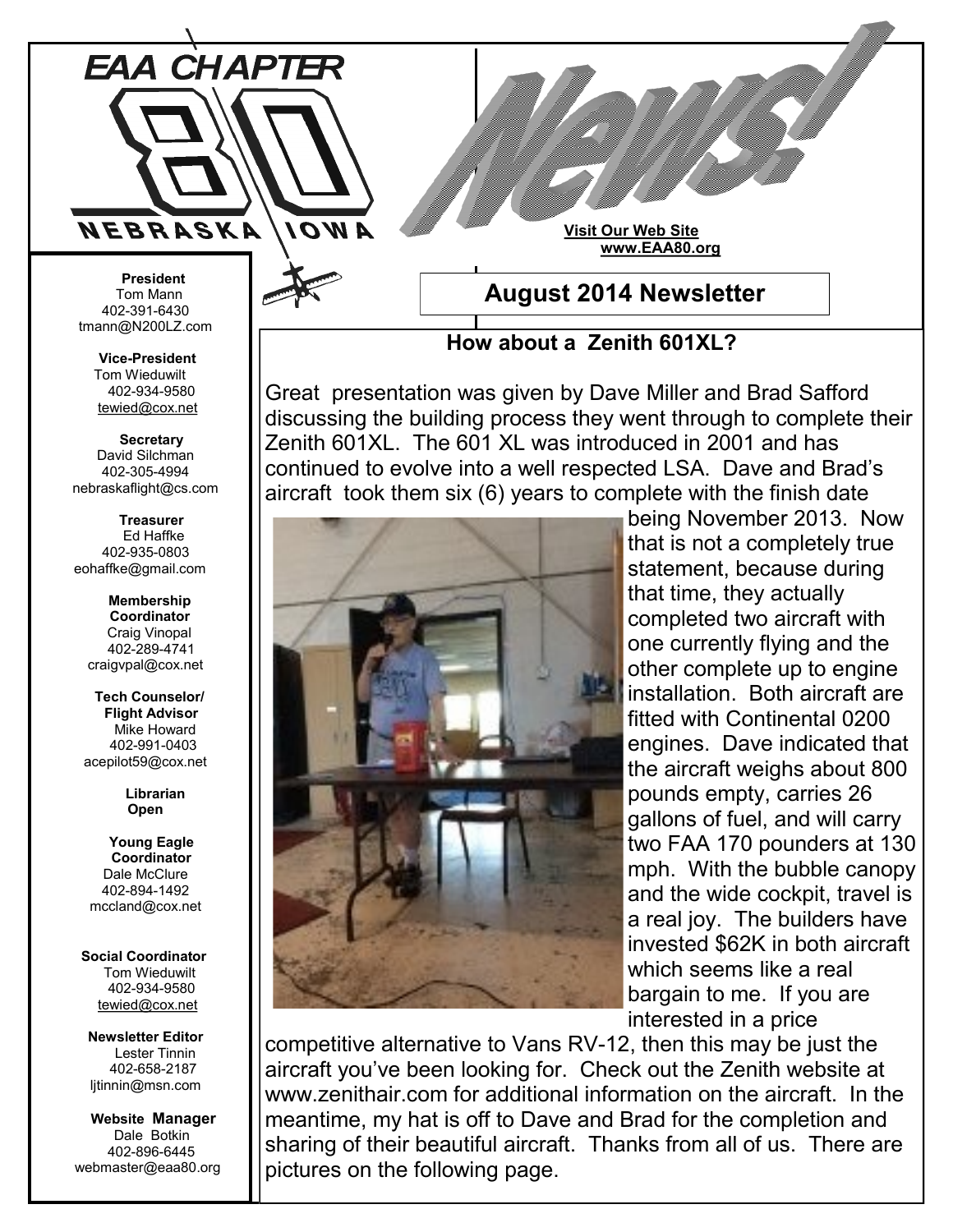







 $\mathcal{L}_\text{max}$  , and the set of the set of the set of the set of the set of the set of the set of the set of the set of the set of the set of the set of the set of the set of the set of the set of the set of the set of the

## Next Chapter Meeting 7:00 PM **August 11, 2014 Millard Airport**

\_\_\_\_\_\_\_\_\_\_\_\_\_\_\_\_\_\_\_\_\_\_\_\_\_\_\_\_\_\_\_\_\_\_\_\_\_\_\_\_\_\_\_\_\_

**Young Eagles Rally August 16, 2014 Millard Airport** 

**EAA Chapter Meeting Minutes July 14, 2014**

\_\_\_\_\_\_\_\_\_\_\_\_\_\_\_\_\_\_\_\_\_\_\_\_\_\_\_\_\_\_\_

The meeting was called together at Hanger One, Millard Airport, by President Tom Mann at 19:00. There were 30 members present and one guest, Seth Dokter, who today became a new member.

**Minutes:** A motion to approve the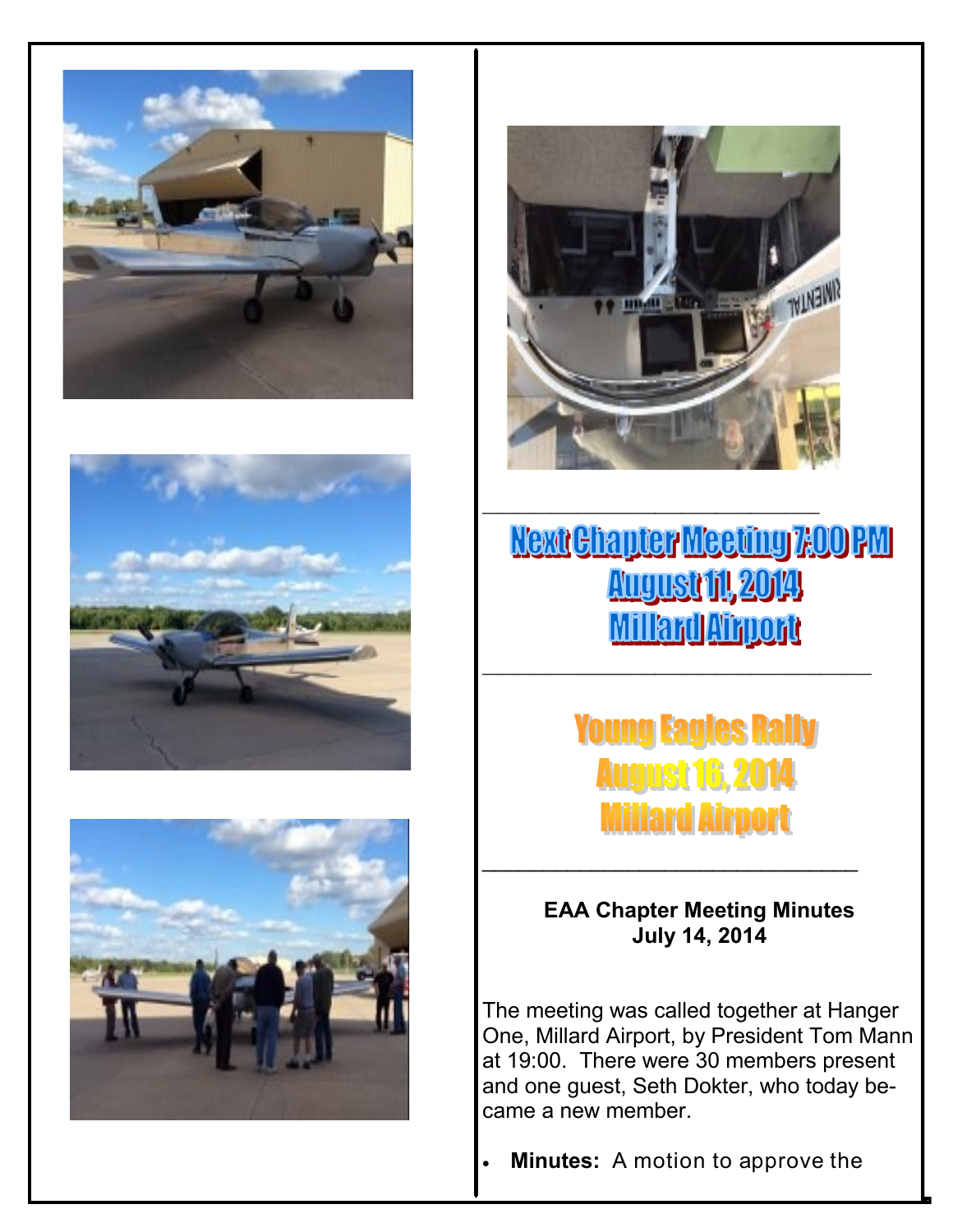| From the previous meeting was placed, se-<br>conded, and passed.                                                                                                                                                                                                                                                                                                                                                      | New Business: No new business.                                                                                                                                                                                                                                                                                                                    |
|-----------------------------------------------------------------------------------------------------------------------------------------------------------------------------------------------------------------------------------------------------------------------------------------------------------------------------------------------------------------------------------------------------------------------|---------------------------------------------------------------------------------------------------------------------------------------------------------------------------------------------------------------------------------------------------------------------------------------------------------------------------------------------------|
| Treasurer's Report: Treasurer was not<br>present.                                                                                                                                                                                                                                                                                                                                                                     | Next Meeting: August 11th, 2014, Hanger<br>One, Millard Airport. Chapter will auction an                                                                                                                                                                                                                                                          |
| Membership Coordinator: Not present.                                                                                                                                                                                                                                                                                                                                                                                  | IPAD kneeboard that was donated by Ro-<br>land Manarin.                                                                                                                                                                                                                                                                                           |
| <b>Tool Committee: Not Present.</b>                                                                                                                                                                                                                                                                                                                                                                                   | Rick Bernardi won the raffle and donated the<br>winnings back to the club. For this he re-                                                                                                                                                                                                                                                        |
| Young Eagles: On July 19th, flew 21<br>kids.                                                                                                                                                                                                                                                                                                                                                                          | ceived an ovation.                                                                                                                                                                                                                                                                                                                                |
| Tech Counselor/ Fly-Out: Not present.                                                                                                                                                                                                                                                                                                                                                                                 | <b>Announcements:</b><br>-Fly-In; Nebraska Chapter, Antique Air-<br>plane Association in Minden, Nebraska from                                                                                                                                                                                                                                    |
| <b>Flight Advisor: Not Present.</b>                                                                                                                                                                                                                                                                                                                                                                                   | Friday, Aug 23rd to Sunday August 24th.<br>FMI: www.neantiqueairplane.com or call                                                                                                                                                                                                                                                                 |
| Social Coordinator: Planning an airport<br>open house in late August or September.                                                                                                                                                                                                                                                                                                                                    | Todd at (308) 380-5079.<br>-3rd Annual Husker Hawkeye Air Tour<br>from Sunday August 24th to Wednesday Au-                                                                                                                                                                                                                                        |
| Dan from Central Cylinder is back to work.<br>There will be an Airboat event to benefit Dan<br>at Lake Platteview, Hwy 92 and Venice, on<br>August 9th at 16:00 hours.                                                                                                                                                                                                                                                | gust 27th. FMI: and departure times<br>www.neantiqueairplane.com.<br>-Millard Airport will be closed starting Au-<br>gust 18th for resurfacing. Check with FBO                                                                                                                                                                                    |
| <b>Builders Reports:</b><br>-Rick Bernardi brought his Lightning<br>plane from Arizona.<br>Chris Hoffman still making progress on<br>his RV-7A.<br>Tom Mann reports engine mount and avi-<br>onics completed on his Velocity; engine will<br>be done this week.<br>Mike Howard's RV-12 is flying.<br>Ted Drefs making progress on his Zenith<br>CH750 Cruiser.                                                        | office for details.<br>Meeting adjourned at 19:24 hours.<br>Program: Dave Miller talked about the pair<br>of Zenith 601XL airplanes that he in partner-<br>ship with Brad Stafford. One of the planes<br>was parked on the ramp outside of the hang-<br>er for members to admire and ask questions.<br>(See main story)<br>Website: www.eaa80.org |
| <b>Old Business:</b> We're ordering name tags.<br>Any member who would like a new name<br>tag, please contact us. TW has a 8 burner<br>grill and the turkey cooker, and will move the<br>brake to his hanger. We are almost com-<br>pletely moved out of the Wahoo hanger.<br>Some light, wheels, and wiring are still there,<br>which will need to be out by September.<br>Kevin Marking is buying the propane tank. | Dave Silchman, Secretary                                                                                                                                                                                                                                                                                                                          |